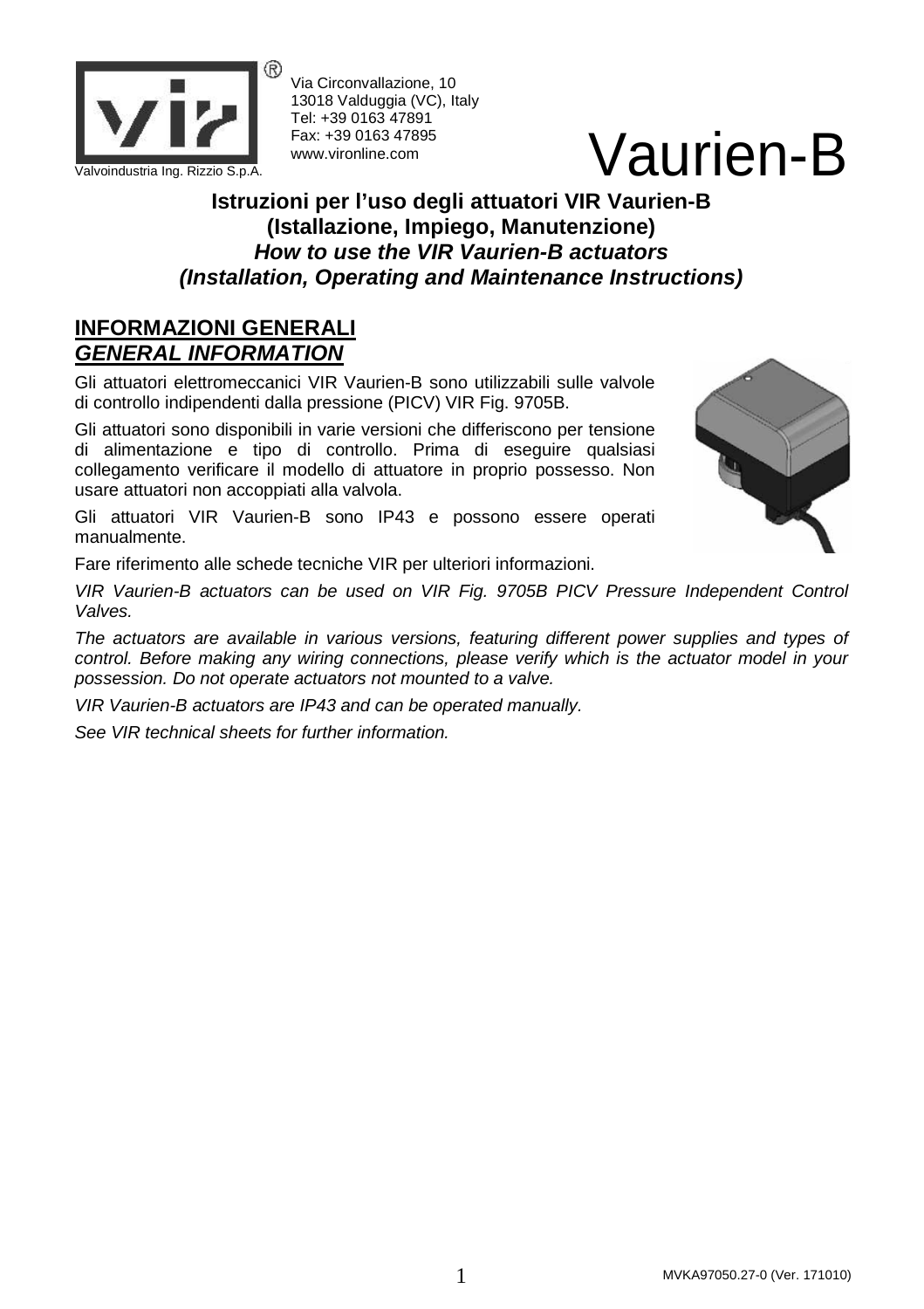## **MONTAGGIO DELL'ATTUATORE HOW TO MOUNT THE ACTUATOR**

modelli KA9705B00.800, KA9705B01.800 e KA9705B02.800 possono essere avvitati direttamente sopra le valvole VIR Fig. 9705B. Avvitare con le mani senza fare uso di leve rispettando le indicazioni di Fig.1.

Models KA9705B00.800, KA9705B01.800 and KA9705B02.800 can be screwed directly onto the valve itself. Screw the actuator onto the valve with your bare hands, avoiding the use of any tools and respecting the indications of Fig. 1.





I modelli KA9705B03.800, KA9705B04.800 e KA9705B05.800 sono forniti con un adattatore (Fig.2):

- Avvitare il controdado (2) sullo stelo della valvola;
- Avvitare il dado esagonale (1) quindi bloccarlo con il controdado (Fig. 3);
- Inserire il giunto (6) sul collo della valvola ed avvitare a fondo le viti (3);
- Inserire il collare (5) nel foro della ghiera filettata dell'attuatore fino ad incastrarlo nel basamento in plastica;
- Avvitare la ghiera filettata dell'attuatore sul giunto (6);
- Allineare lo spintore dell'attuatore con il foro del dado (1) e bloccare con la vite (4). Utilizzare il comando manuale per allineare i fori (fare riferimento al paragrafo "sblocco manuale").

Rispettare le indicazioni di orientamento di Fig.4.

Models KA9705B03.800, KA9705B04.800 and KA9705B05.800 are provided with an adaptor (Fig.2):

- Screw the locknut (2) onto the valve stem;
- Screw the hex nut (1) then secure it with the locknut (Fig. 3);
- Insert the joint (6) onto the valve neck and use the screws (3) to fix it (screw them down completely);
- Insert the ring collar (5) into the hole of the actuator ring nut;
- Screw the actuator collar over the joint (6)
- Align the actuator spindle slot with the hole in the hex nut (1) and then connect it with the bolt (4). To align the holes, operate the actuator manually (please refer to "manual override" paragraph).

Please orient the actuator according to the indications given in Fig.4.







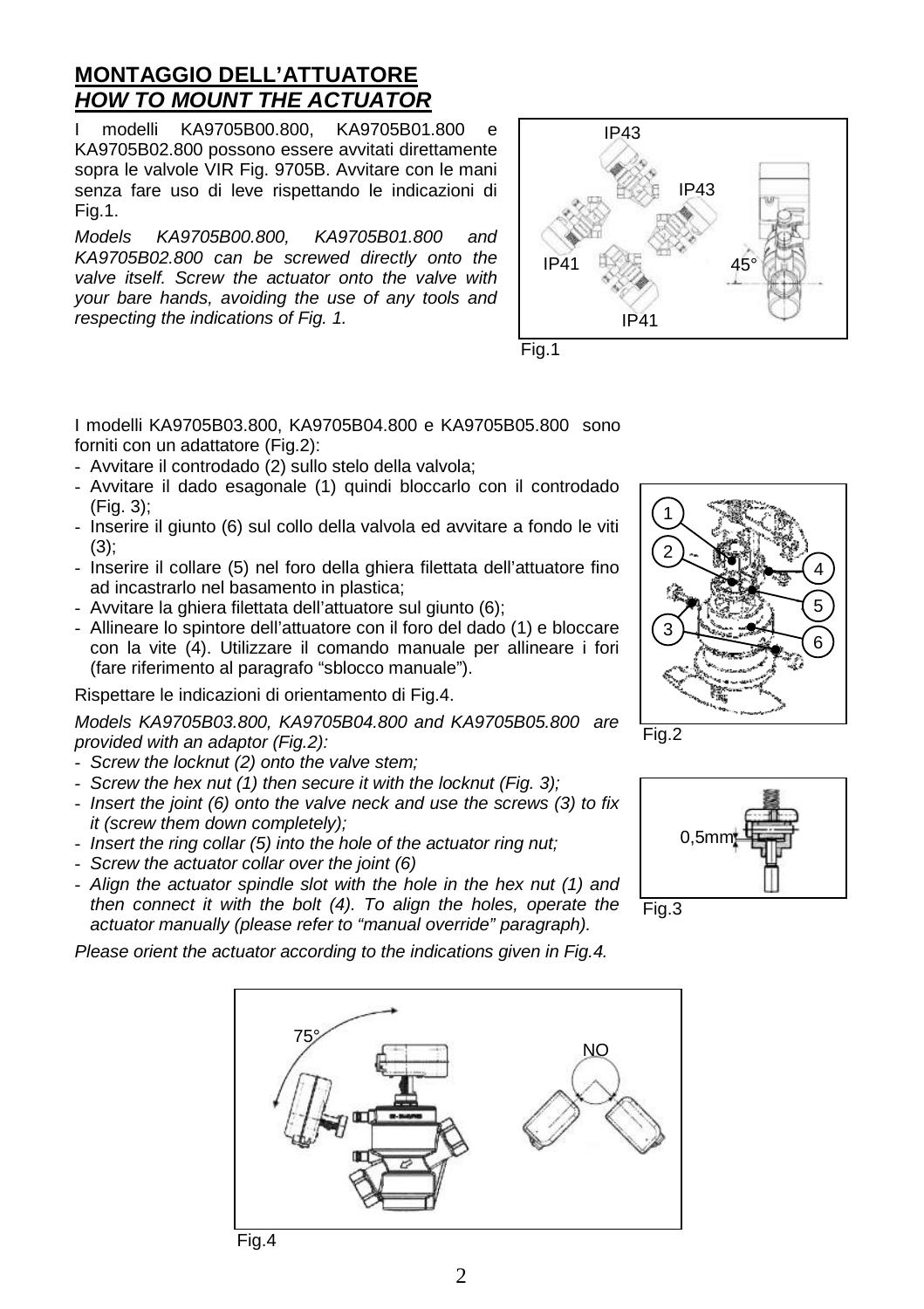### **SBLOCCO MANUALE MANUAL OVERRIDE**

Gli attuatori possono essere manovrati con una chiave a brugola. Prima di effettuare la manovra scollegarli dall'alimentazione.

Nei modelli KA9705B00.800, KA9705B01.800 e KA9705B02.800 il foro per la manovra è direttamente accessibile, nei modelli KA9705B03.800, KA9705B04.800 e KA9705B05.800 sarà invece necessario rimuovere il connettore.

The actuators can be operated manually by means of an Allen key. Please disconnect them from any power supply before any operation.

The hole to operate the actuator manually is accessible directly for models KA9705B00.800, KA9705B01.800 and KA9705B02.800. Please remove the connector to access the hole in models KA9705B03.800, KA9705B04.800 and KA9705B05.800.